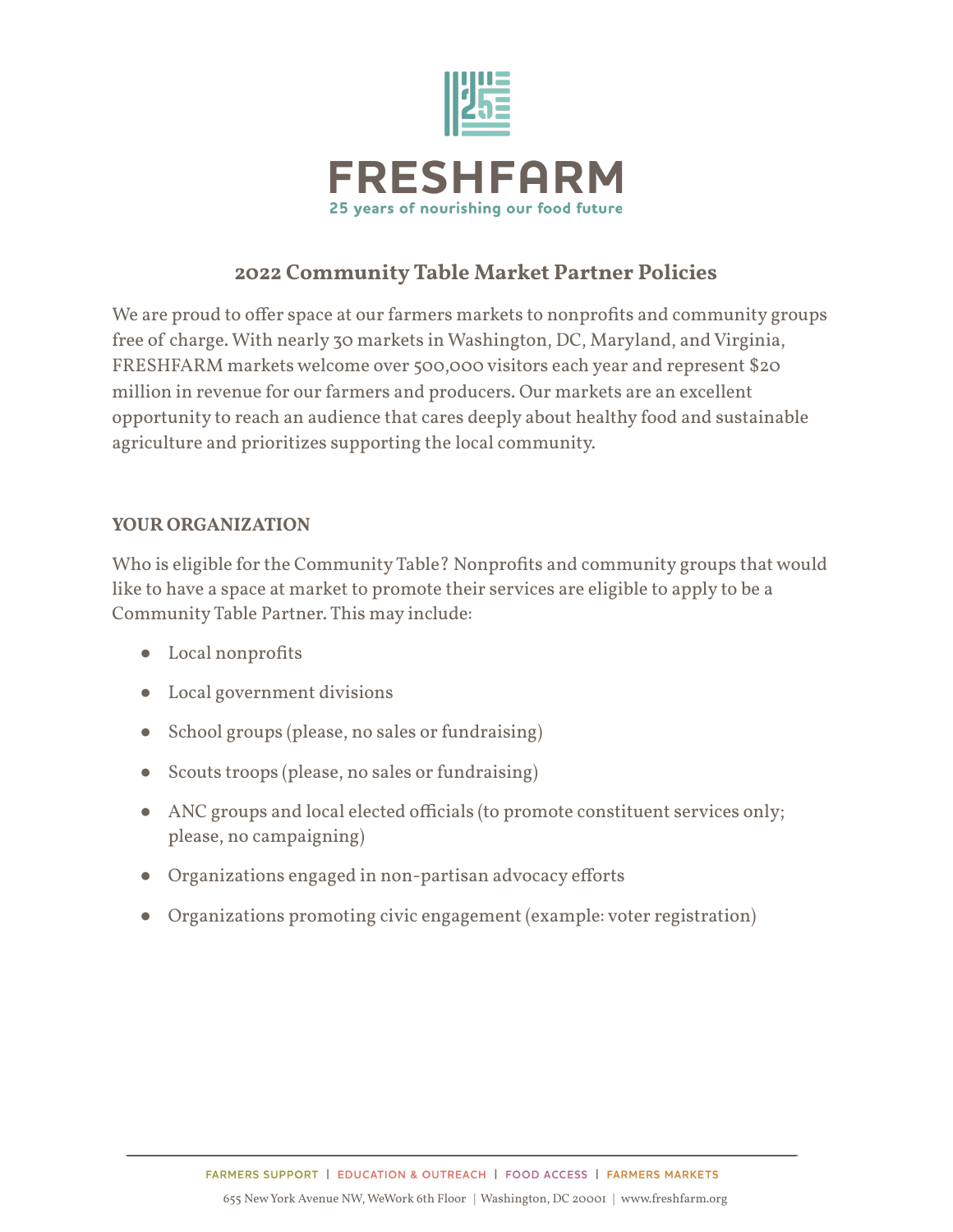## **COMMUNITY TABLE PARTNER POLICIES**

As a CommunityTable Partner, you have the opportunity to book a space at FRESHFARM farmers markets, pending availability. Each market date you sign up for includes:

- Market space: 10'x10' market footprint where the partner may promote their organization, pass out materials like collateral or swag, connect with the community, and host activations.
- Newsletter shoutout: mention in the FRESHFARM Market Basket, our weekly market newsletter sent to an audience of 16,000 subscribers.

All partners must adhere to the following policies:

- Tent and table are NOT included in market booking. Please note that if you choose to use a tent at market, you **must** attach 25 pounds of weight to each tent leg.If bringing your own equipment is not possible, FRESHFARM staff can provide guidance on securing equipment, if arranged ahead of time.
- CommunityTables are restricted to promotional activities only. Partners may **not** directly fundraise at the farmers market (but you may direct visitors to where they can learn more if theywould like to support your work).
- CommunityTable Partners are not permitted to campaign for elected office or advocate for partisan issues at the market. FRESHFARM reserves discretion when scheduling CommunityTable Partners.
- CommunityTable Partners may **not** sell any products or merchandise at the farmers market. If you would like to offer free food at your table, we **strongly** encourage you to source this food from the market, so as not to compete with our vendors.
- Dates of market appearances will be agreed upon by CommunityTable Partner and FRESHFARM as soon as possible, but no later than two weeks before desired market date (subject to availability). Once Partner is approved, the FRESHFARM team will follow up to schedule market dates.
- Community Table Partner will receive arrival, off-loading, and parking instructions from FRESHFARM at least one week prior to market appearance. When possible, parking will be provided.
- If CommunityTable Partner is unable to attend a scheduled market date, FRESHFARM requires notice 24 hours in advance of the start of market.
- In the case of inclement weather, market will continue as scheduled unless expressly stated by FRESHFARM. If a CommunityTable Partner is not able to